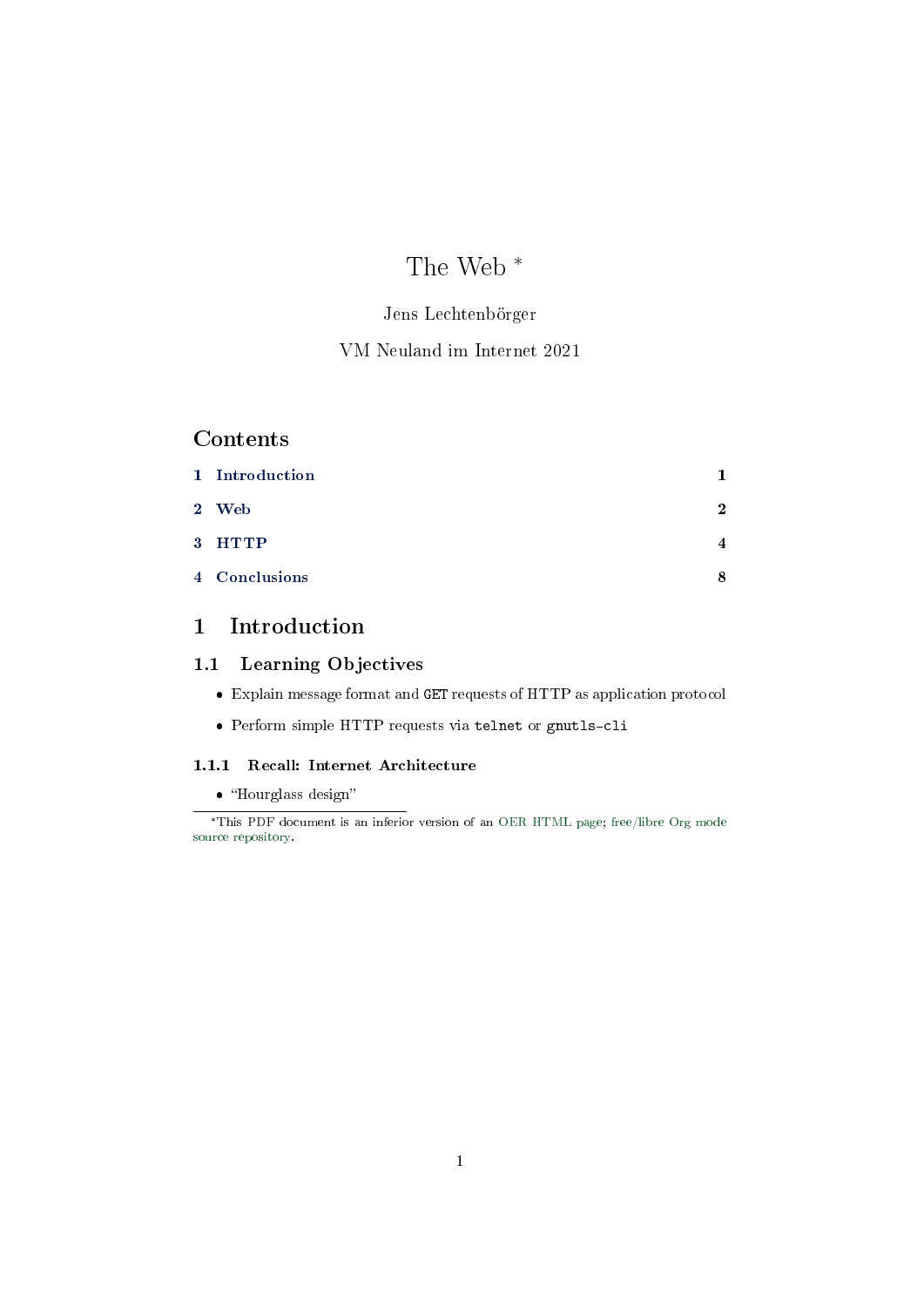

Figure 1: Internet Architecture with narrow waist

- IP is focal point
	- "Narrow waist"
	- Application independent!
		- \* Everything over IP
	- Network independent!
		- \* IP over everything
- Now: HTTP at application layer

### 1.2 Today's Core Question

What does your browser do when you enter a URI in the address bar?

## <span id="page-1-0"></span>2 Web

## 2.1 History of the Web  $(1/2)$

- 1945, [Vannevar Bush: As we may think](https://www.theatlantic.com/magazine/archive/1945/07/as-we-may-think/303881/)
	- Memex for information storage
	- Associative indexing (Hyperlinks)
- 1989, [article by Tim Berners-Lee](https://www.w3.org/History/1989/proposal.html)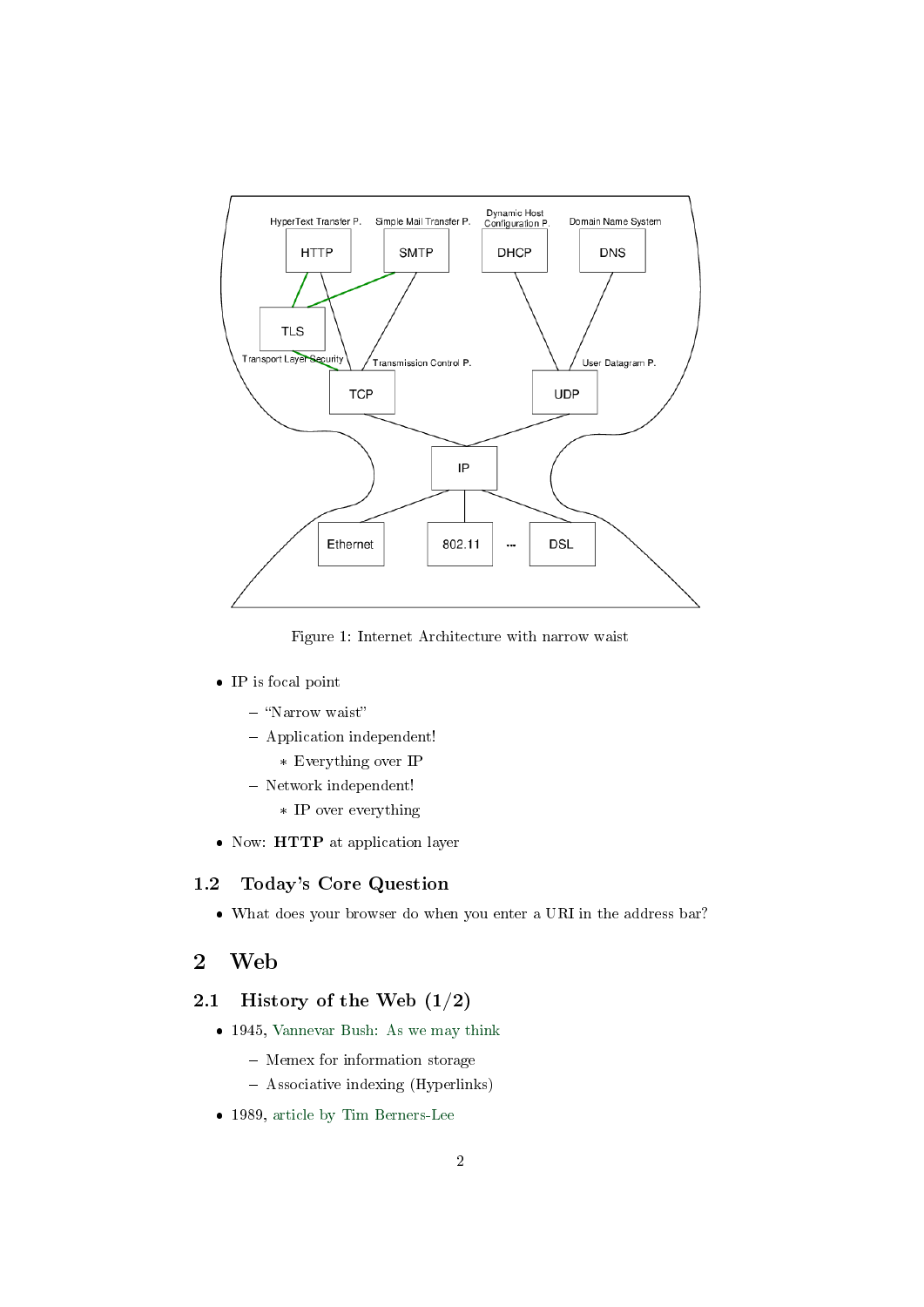- $-$  Distributed hypertext system, " $\ast$  web  $\ast$  of notes with links"
- Initially for cooperation among physicists at CERN
- May 1991
	- Distributed information system based on HTML, HTTP, and client software at CERN
- August 1991
	- Availability of CERN files [announced](https://www.w3.org/People/Berners-Lee/1991/08/art-6484.txt) in <alt.hypertext>

## 2.2 History of the Web (2/2)

- 1992, NCSA Web Server available
	- National Center for Supercomputing Applications, University of Illinois, Urbana-Champaigne
- 1993, Mosaic browser created at NCSA
- 1994, [World Wide Web Consortium](https://www.w3.org/) (W3C) founded by Tim Berners-Lee
	- Publication of technical reports and "recommendations"
- Now
	- Web 2.0, Semantic Web, cloud computing, browser as access device

## 2.3 WWW/Web

- Standards
	- $-$  W3C (HTML 4 Specification)
		- \* The World Wide Web (Web) is a network of information resources."
	- $-$  HTTP/1.1 Specification (RFC 7230)
		- \* The Hypertext Transfer Protocol (HTTP) is a stateless applicationlevel protocol for distributed, collaborative, hypertext information systems.
- Distributed information system
	- Client-Server architecture
		- \* Web clients (browsers) and servers exchange HTTP messages based on [Internet](https://oer.gitlab.io/oer-courses/cacs/Internet.html) standards
	- $-$  Sample Web standards (application layer of Internet architecture)
		- \* [URIs](https://oer.gitlab.io/oer-courses/vm-neuland/URIs.html) (Uniform Resource Identifiers, generalize [URLs](https://en.wikipedia.org/wiki/URL) and [URNs\)](https://en.wikipedia.org/wiki/Uniform_Resource_Name)
		- \* HTTP (now)
		- $*(X)HTML)$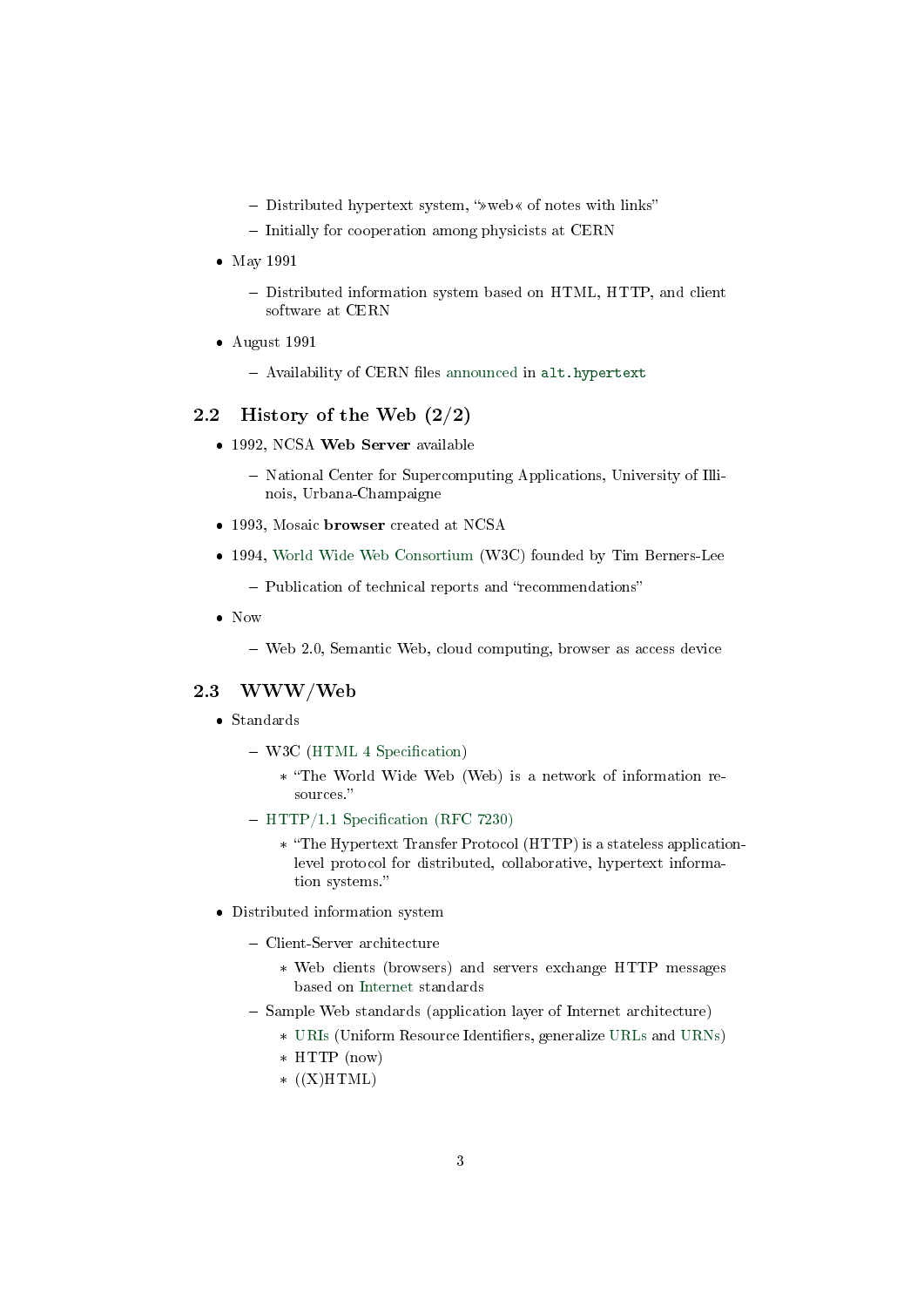## <span id="page-3-0"></span>3 HTTP

## 3.1 HTTP

- Hypertext Transfer Protocol
	- $-$  [HTTP/1.1, RFC 7230](https://tools.ietf.org/html/rfc7230)
		- \* Plain text messages, discussed subsequently
	- $-$  [HTTP/2, RFC 7540](https://tools.ietf.org/html/rfc7540)
		- \* Adds frame format with compression
		- \* [Adoption increasing,](https://w3techs.com/technologies/details/ce-http2) from 15% in July 2017 to 28% in July 2018, to 33.4% in July 2019, to 50% in January 2021
	- [HTTP/3](https://en.wikipedia.org/wiki/HTTP/3) also [upcoming](https://w3techs.com/technologies/details/ce-http3)
- Request/response protocol
	- $-$  Specific message format
	- Several access methods
	- Requires [reliable transport protocol](https://oer.gitlab.io/oer-courses/cacs/Internet.html#slide-ip-udp-tcp)
		- \* Typically TCP/IP, port 80 (or port 443 for [HTTPS\)](https://en.wikipedia.org/wiki/HTTPS)

## 3.2 Excursion: Manual Connections

- [HTTP](https://en.wikipedia.org/wiki/Hypertext_Transfer_Protocol) (before HTTP/2) and [SMTP](https://en.wikipedia.org/wiki/Simple_Mail_Transfer_Protocol) are plain text protocols
	- With encrypted variants [HTTPS](https://en.wikipedia.org/wiki/HTTPS) and [SMTPS](https://en.wikipedia.org/wiki/SMTPS) (or [STARTTLS\)](https://en.wikipedia.org/wiki/STARTTLS)
- Enables experiments on the command line
	- Type (or copy&paste) request, see server response
	- For unencrypted connections, telnet can be used (preinstalled or available for lots of OSs)
	- $-$  For encrypted connections, gnutls-cli can be used (part of  $G\text{nuTLS}$ , which is [free software\)](https://oer.gitlab.io/OS/Operating-Systems-Motivation.html#slide-free-software)
		- \* TLS = [Transport Layer Security](https://en.wikipedia.org/wiki/Transport_Layer_Security)
			- · Successor to SSL
			- · Layer between application layer and TCP, recall [Internet ar](https://oer.gitlab.io/oer-courses/cacs/Internet.html#slide-internet-architecture)[chitecture](https://oer.gitlab.io/oer-courses/cacs/Internet.html#slide-internet-architecture)
			- · Secure channels based on [asymmetric cryptography](https://oer.gitlab.io/OS/Operating-Systems-Security.html#slide-asym-intuition)

#### 3.2.1 Warnings

- Next two slides demonstrate how to type HTTP commands (for an improved understanding of the protocol)
	- Subsequent examples with www.informationelle-selbstbestimmung-im-internet.de require GnuTLS
		- \* Server redirects from port 80 to port 443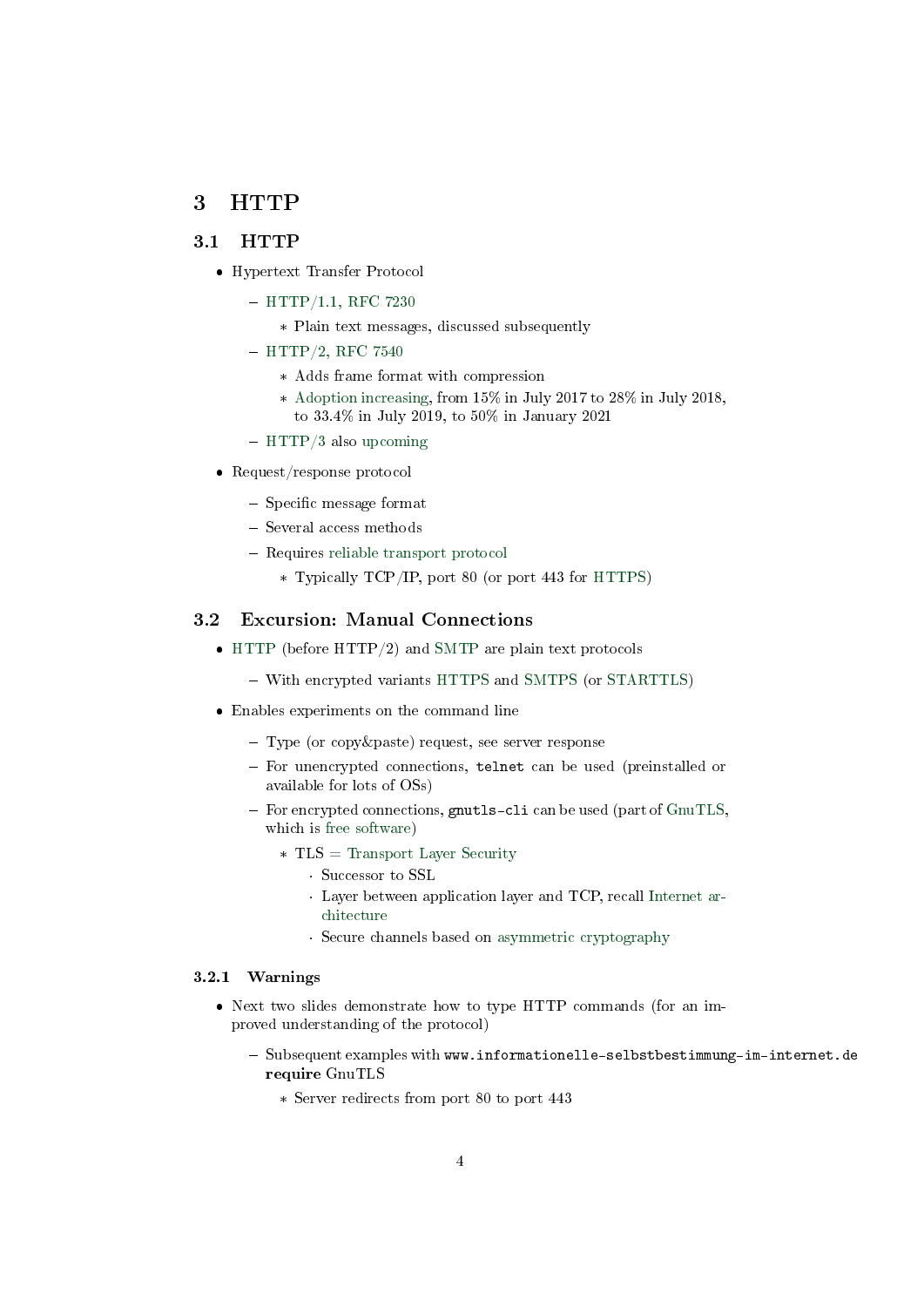- If your manual typing is too slow, connections may time out (e.g., "Peer has closed the GnuTLS connection")
- Also, use of backspace or cursor keys may destroy connections
- Suggestion: Type in text editor and copy & paste into command line

#### $3.2.2$  telnet

- Original telnet purpose: Login to remote host
	- Insecure plaintext passwords
	- Nowadays, remote login performed with [Secure Shell,](https://en.wikipedia.org/wiki/Secure_Shell) ssh
- Establish TCP connection to destination port
	- $-$  telnet www.google.de 80 (port 80 for HTTP)
		- \* (For variants without visual feedback possibly followed by ctrl-+ or ctrl-], set localecho [enter] [enter])
		- \* GET / HTTP/1.1 [enter]
		- \* Host: www.google.de [enter] [enter]
		- \* (Context for above lines [soon\)](#page-5-0)
	- $-$  Beware: Buggy telnet implementations may stop sending after first line (use Wireshark to verify)

Here, you see a sample use of telnet to open a TCP connection to port 80 on a Google server. You could try out any other number to check on what ports the server is prepared to talk with you. Port 80 is reserved for HTTP, which is slowly phased out in favor of the cryptographically secured variant HTTPS on port 443.

Anyways, once a TCP connection is established successfully, you can send data to the server by typing it. When typing, you need to "speak" the protocol that is expected by the server, here HTTP, and the lines starting with GET as well as with Host are both part of the HTTP protocol, which is explained on later slides.

Note that you cannot use telnet with encrypted connections as you would need to type bytes that setup and use cryptographic protocols then. Thus, while you can open a TCP connection to port 443 with telnet, it is unlikely that you can use that connection by typing the necessary bytes for cryptographic protocols afterwards.

For cryptographically secured connections, you may want to use the GnuTLS client as shown on the next slide.

An aside: On the slide, "ctrl-+" means: Press the  $ctrl key$  and + simultaneously. Similarly for other keys.

#### 3.2.3 gnutls-cli

- Establish [TLS](https://en.wikipedia.org/wiki/Transport_Layer_Security) protected TCP connection with [GnuTLS](https://www.gnutls.org/)
	- Alternative to telnet on previous slide
	- gnutls-cli --crlf www.informationelle-selbstbestimmung-im-internet.de
		- \* (HTTPS on port 443 by default)
		- \* GET /chaosreader.html HTTP/1.1 [enter]
		- \* Host: www.informationelle-selbstbestimmung-im-internet.de [enter] [enter]
	- [SMTP](https://oer.gitlab.io/oer-courses/cacs/Web-and-E-Mail.html#slide-smtp) for e-mail, port 587 as alternative to 25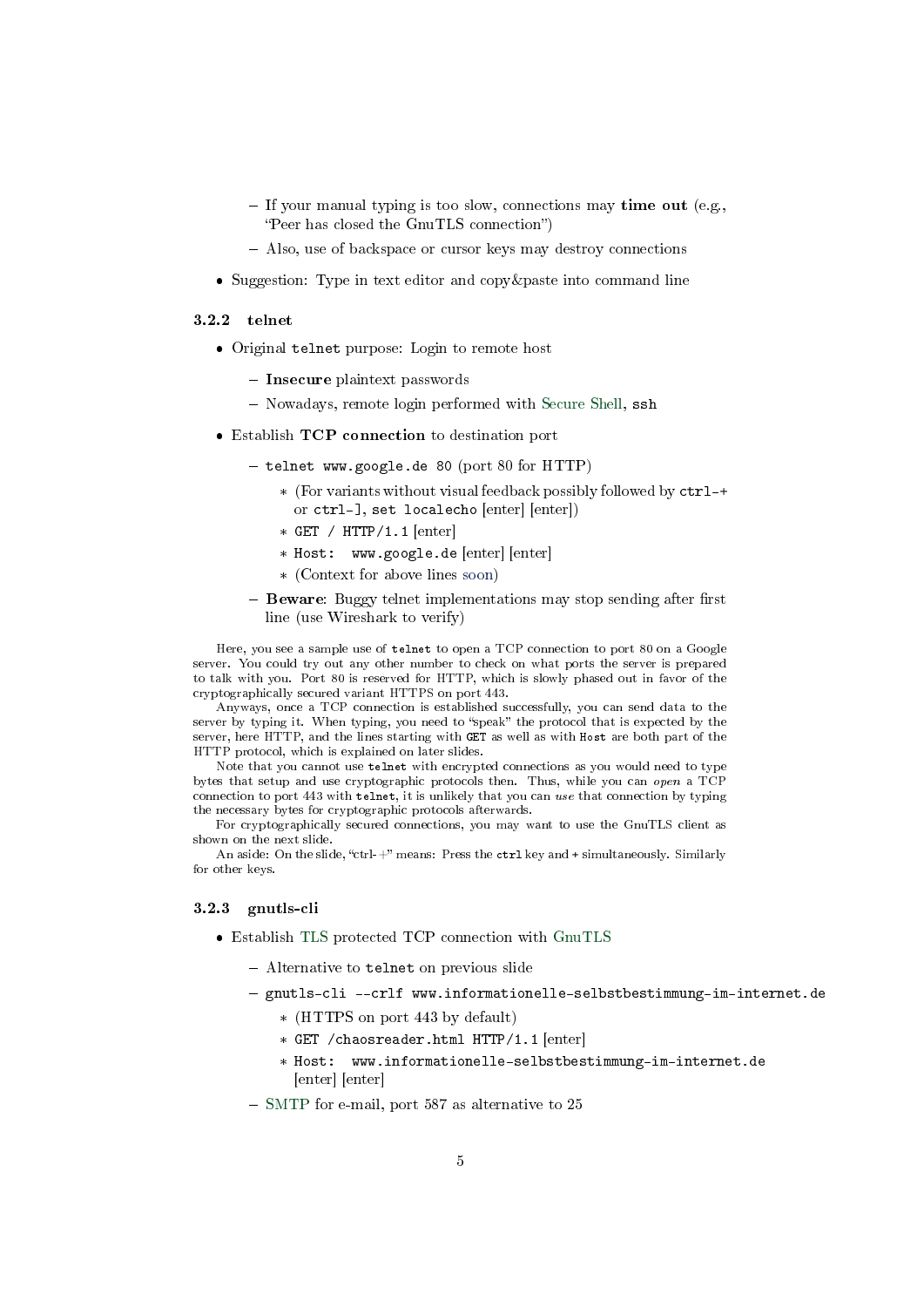## \* gnutls-cli --crlf --starttls -p 587 secmail.uni-muenster.de · (Type ehlo localhost, then starttls; press ctrl-d to enter TLS mode; needs authentication)

The cryptographic protocol suite TLS is used in two major variants.

- 1. A special port, e.g., 443, is reserved for cryptographically secured connections. The connecting client (here, GnuTLS) must immediately "talk" a cryptographic protocol.
- 2. A single port, e.g., 25, supports plaintext as well as cryptographically secured connections. Here, the client starts with plaintext (as with telnet), but can issue a specific command (here, starttls followed by ctrl-d) to switch to a cryptographically secured connection.
	- "ctrl-d" means: Press the ctrl key and d simultaneously.

In any case, application data is transmitted through secure channels.

## 3.3 Excursion: Browser Tools

- $\bullet$  Modern browsers offer developer tools
	- E.g., press ctrl-shift-I with Firefox
	- Tools to inspect HTML, CSS, Javascript
	- $-$  Tools to inspect HTTP traffic (Network tab)
		- \* Live view on browser requests and server responses · With details on timing, caching, headers
	- Console with error messages
	- And much more

### <span id="page-5-0"></span>3.4 HTTP Messages

- Requests and responses
	- Generic message format of [RFC 822,](https://tools.ietf.org/html/rfc822) 1982 (822 $\rightarrow$ 2822 $\rightarrow$ [5322\)](https://tools.ietf.org/html/rfc5322)
		- \* Originally for e-mail, extensions for binary data
			- · Lines [end with CRLF,](https://en.wikipedia.org/wiki/Newline)  $\r \n \in \mathbb{R}$
	- Messages consist of
		- \* Headers
			- · In HTTP always a distinguished start-line (request or status)
			- · Then zero or more headers
		- \* Empty line
		- \* Optional message body
	- $-$  Sample GET request (does not have a body)
		- \* GET /chaosreader.html HTTP/1.1\r\n Host: www.informationelle-selbstbestimmung-im-internet.de\r\n  $\r \n\ln$
- Excerpt of sample HTTP response to previous GET request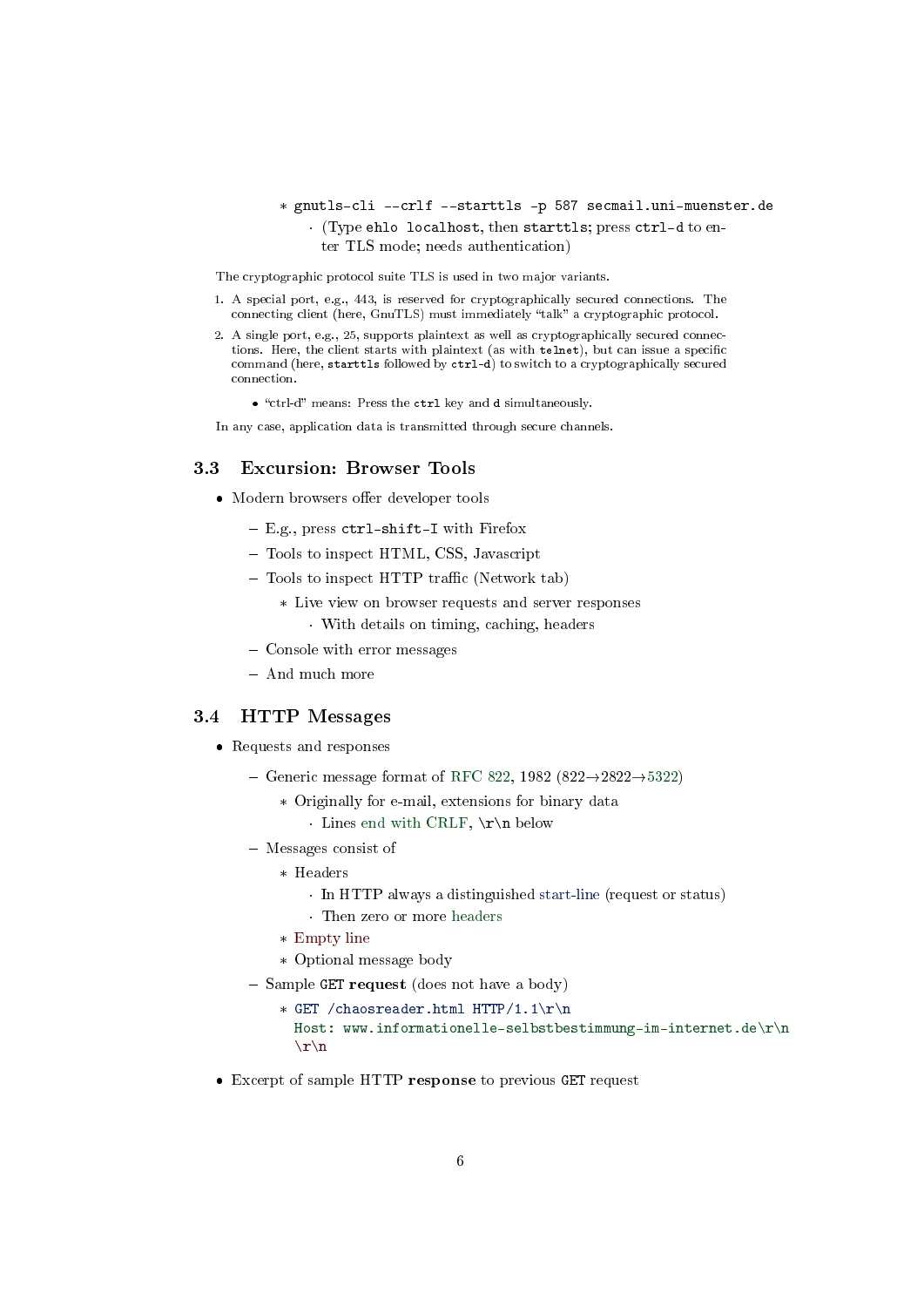```
- HTTP/1.1 200 OK\r\n
Date: Wed, 08 Apr 2020 13:30:10 GMT\r\n
Server: Apache\r\n
Last-Modified: Wed, 24 Jul 2019 12:25:46 GMT\r\n
ETag: "2cd1-58e6c6898dce2"\r\n
Content-Length: 11473\r\n
more headers omitted
Content-type: text/html; charset=utf-8\r\n
 \langle r \ranglen
HTML code as body
```
#### 3.5 HTTP Methods

- Case-sensitive (capital letters)
	- GET (Request for resource, see [section 4.3.1\)](https://tools.ietf.org/html/rfc7231#section-4.3.1)
	- HEAD (Request information on resource, see [section 4.3.2\)](https://tools.ietf.org/html/rfc7231#section-4.3.2)
	- POST (Transfers entity, see [section 4.3.3\)](https://tools.ietf.org/html/rfc7231#section-4.3.3)
		- \* Annotations, postings, forms, database extensions
	- $-$  PUT (Creates new resource on server, see [section 4.3.4\)](https://tools.ietf.org/html/rfc7231#section-4.3.4)
	- DELETE (Deletes resource from server, see [section 4.3.5\)](https://tools.ietf.org/html/rfc7231#section-4.3.5)
	- $-$  CONNECT (Establish tunnel with proxy, see [section 4.3.6\)](https://tools.ietf.org/html/rfc7231#section-4.3.6)
	- OPTIONS (Asks for server capabilities, see [section 4.3.7\)](https://tools.ietf.org/html/rfc7231#section-4.3.7)
	- TRACE (Tracing of messages through proxies, see [section 4.3.8\)](https://tools.ietf.org/html/rfc7231#section-4.3.8)

#### <span id="page-6-0"></span>3.6 Conditional GET

- GET under conditions
	- Requires (case-insensitive) request header
		- \* (Can be used by browser to check if [cached](https://oer.gitlab.io/oer-courses/cacs/Web-and-E-Mail.html#slide-http-caching) version still fresh)
		- \* If-Modified-Since
		- \* If-Match
		- \* If-None-Match
- Example
	- Request
		- \* GET /chaosreader.html HTTP/1.1 Host: www.informationelle-selbstbestimmung-im-internet.de If-None-Match: "2cd1-58e6c6898dce2"
	- Response
		- \* HTTP/1.1 304 Not Modified Date: Wed, 08 Apr 2020 14:07:31 GMT additional headers